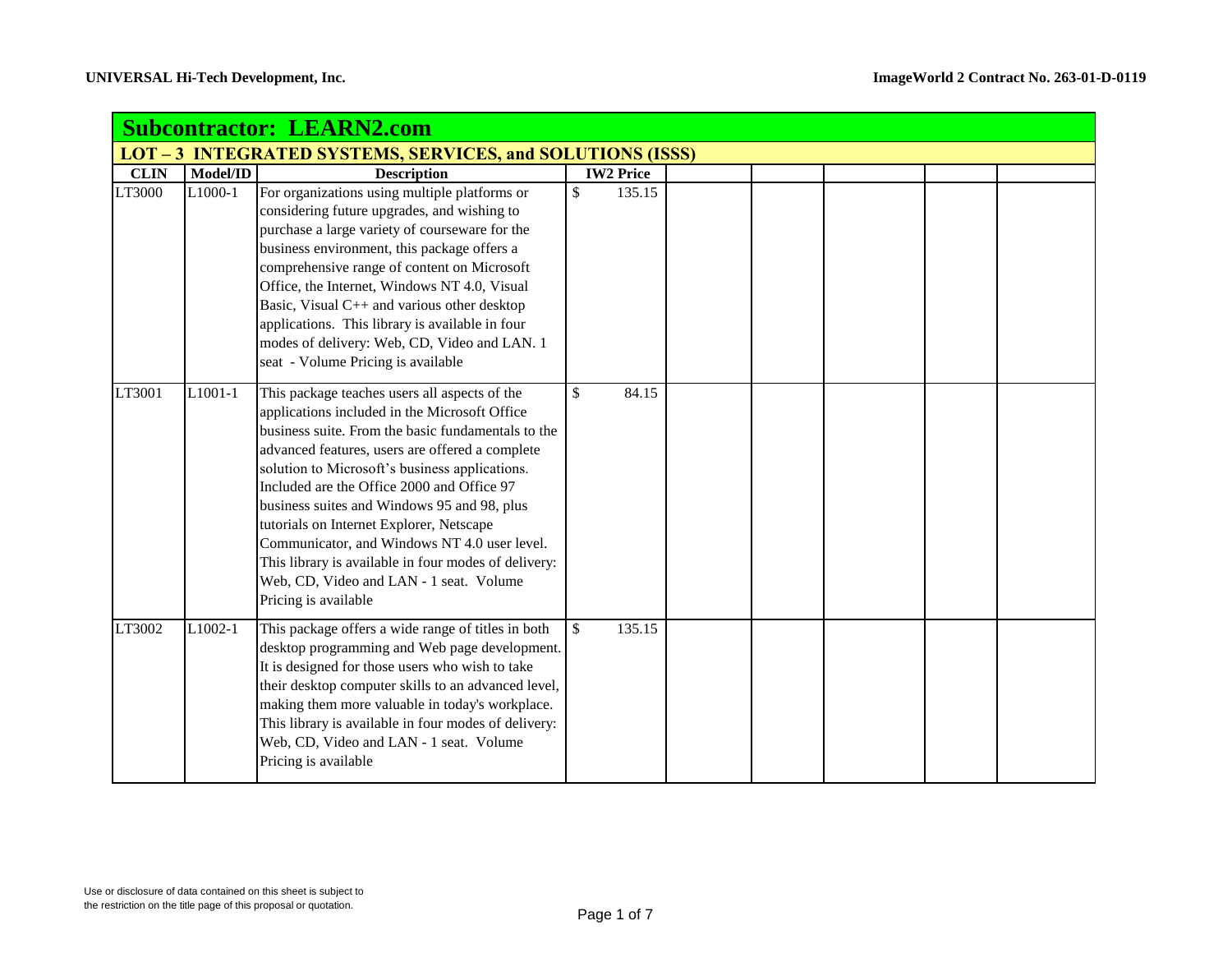|             | <b>Subcontractor: LEARN2.com</b> |                                                                                                                                                                                                                                                                                                                                                                                                                                                                                                                                                      |                        |  |  |  |  |  |  |  |
|-------------|----------------------------------|------------------------------------------------------------------------------------------------------------------------------------------------------------------------------------------------------------------------------------------------------------------------------------------------------------------------------------------------------------------------------------------------------------------------------------------------------------------------------------------------------------------------------------------------------|------------------------|--|--|--|--|--|--|--|
|             |                                  | LOT-3 INTEGRATED SYSTEMS, SERVICES, and SOLUTIONS (ISSS)                                                                                                                                                                                                                                                                                                                                                                                                                                                                                             |                        |  |  |  |  |  |  |  |
| <b>CLIN</b> | Model/ID                         | <b>Description</b>                                                                                                                                                                                                                                                                                                                                                                                                                                                                                                                                   | <b>IW2 Price</b>       |  |  |  |  |  |  |  |
| LT3003      | L1003-1                          | This curriculum is intended for professionals<br>preparing for the MCSE Microsoft Windows NT<br>4.0 Track exams. It contains courses preparing the<br>user for four of the required operating system<br>exams as well as two of the elective exams.<br>Available in Web format only.                                                                                                                                                                                                                                                                 | \$<br>1,015.75         |  |  |  |  |  |  |  |
| LT3004      | L1005-1                          | This series teaches users what it takes to be an<br>effective manager, or allows them to simply brush<br>up on the latest managerial techniques. It contains<br>a broad range of titles geared toward improving<br>individual job performance. Available in web<br>format only. 1 Seat. Volume Pricing is available                                                                                                                                                                                                                                  | $\mathcal{S}$<br>67.15 |  |  |  |  |  |  |  |
| LT3005      | L1006-1                          | For organizations looking to offer the most<br>comprehensive library designed to meet the<br>broadest range of needs. Built around the<br>foundation of the Windows 95 and 98 operating<br>systems and the Office 2000 and Office 97 suite of<br>applications, the library extends to such popular<br>programs as Lotus Notes 5.0, Visual C++,<br>Windows NT 4.0, Corel WordPerfect 8.0, Java,<br>PhotoShop and much more. The Comprehensive<br>Library provides something for everyone in your<br>organization. 1 seat. Volume Pricing is available | \$<br>198.90           |  |  |  |  |  |  |  |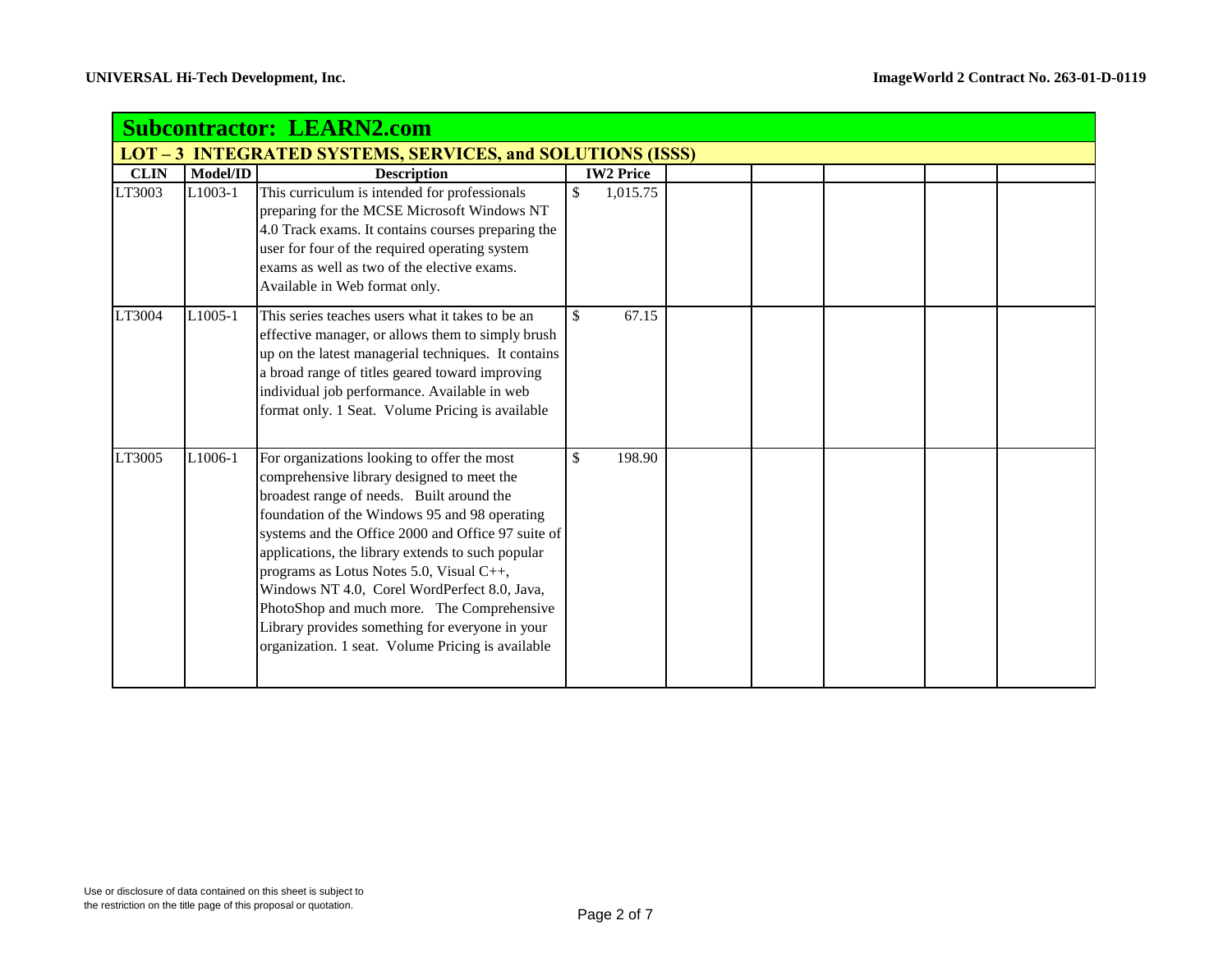| <b>Subcontractor: LEARN2.com</b>                                  |                                                 |  |  |  |  |  |  |  |  |
|-------------------------------------------------------------------|-------------------------------------------------|--|--|--|--|--|--|--|--|
| <b>LOT - 3 INTEGRATED SYSTEMS, SERVICES, and SOLUTIONS (ISSS)</b> |                                                 |  |  |  |  |  |  |  |  |
| <b>Description</b>                                                | <b>IW2 Price</b>                                |  |  |  |  |  |  |  |  |
| Microsoft Certified Systems Engineers with a                      | \$<br>2,120.75                                  |  |  |  |  |  |  |  |  |
| specialty in the Internet are required to pass seven              |                                                 |  |  |  |  |  |  |  |  |
| operating system exams and two elective exams                     |                                                 |  |  |  |  |  |  |  |  |
| that provide a valid and reliable measure of                      |                                                 |  |  |  |  |  |  |  |  |
| technical proficiency and expertise. These exams                  |                                                 |  |  |  |  |  |  |  |  |
| are developed with the input of professionals in                  |                                                 |  |  |  |  |  |  |  |  |
|                                                                   |                                                 |  |  |  |  |  |  |  |  |
| are used in organizations throughout the world.                   |                                                 |  |  |  |  |  |  |  |  |
| The exams are administered by Sylvan                              |                                                 |  |  |  |  |  |  |  |  |
| Prometric™ and Virtual University Enterprises,                    |                                                 |  |  |  |  |  |  |  |  |
| independent testing organizations, with locations                 |                                                 |  |  |  |  |  |  |  |  |
| worldwide. In addition to the core MCSE skills,                   |                                                 |  |  |  |  |  |  |  |  |
| an MCSE+Internet credential qualifies IT                          |                                                 |  |  |  |  |  |  |  |  |
| professionals to enhance, deploy and manage                       |                                                 |  |  |  |  |  |  |  |  |
| sophisticated intranet and Internet solutions that                |                                                 |  |  |  |  |  |  |  |  |
| include a browser, proxy server, host servers,                    |                                                 |  |  |  |  |  |  |  |  |
| database, and messaging and commerce                              |                                                 |  |  |  |  |  |  |  |  |
| components. In addition, an MCSE+Internet-                        |                                                 |  |  |  |  |  |  |  |  |
| certified professional will be able to manage and                 |                                                 |  |  |  |  |  |  |  |  |
| analyze Web sites. 1 seat. Volume Pricing is                      |                                                 |  |  |  |  |  |  |  |  |
| available                                                         |                                                 |  |  |  |  |  |  |  |  |
| Model/ID                                                          | the industry and reflect how Microsoft products |  |  |  |  |  |  |  |  |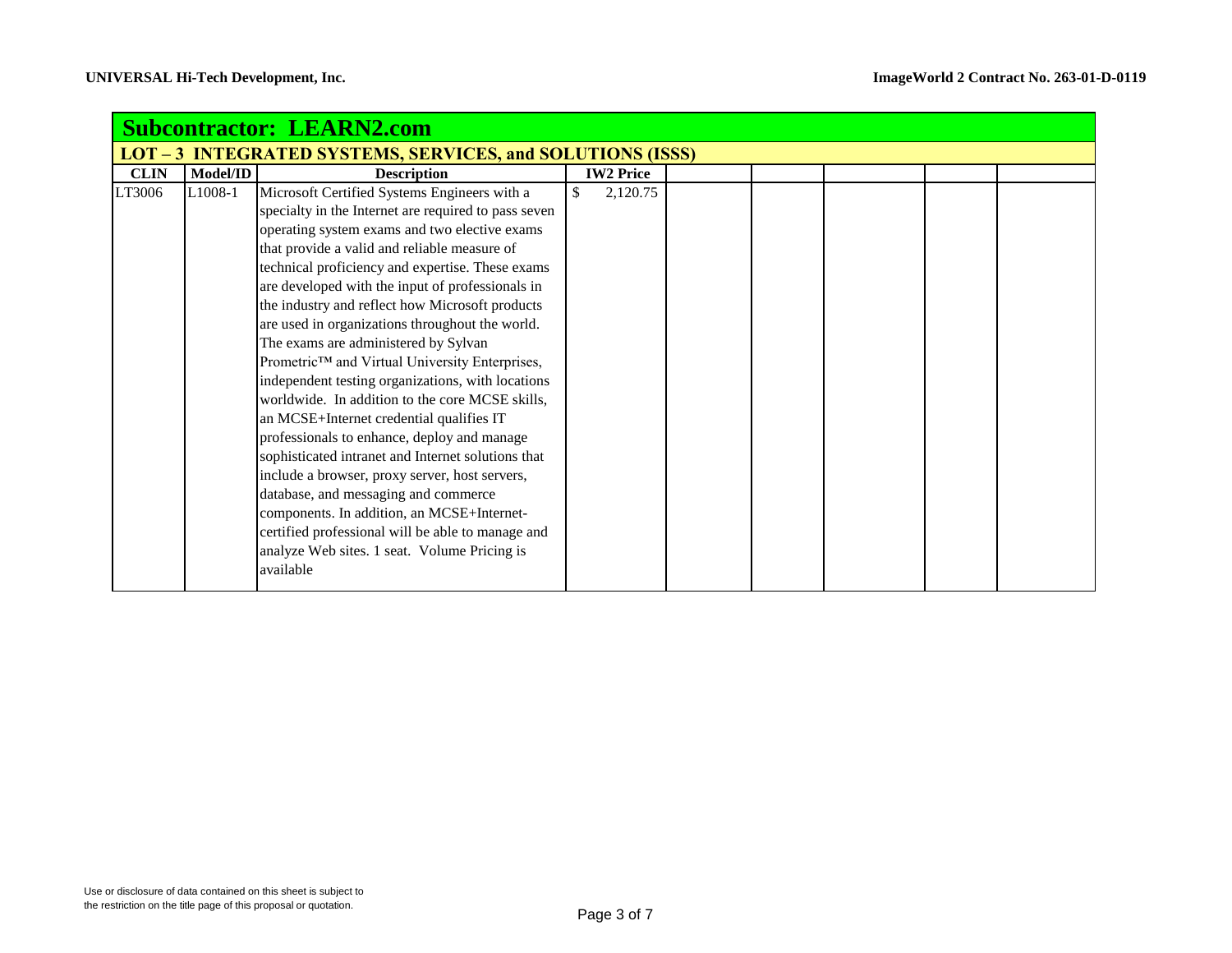| <b>Subcontractor: LEARN2.com</b> |                                                                   |                                                                                                                                                                                                                                                                                                                                                                                                                                                                                                                                                                                                                                                                                                                                                                                        |  |                  |  |  |  |  |  |  |  |
|----------------------------------|-------------------------------------------------------------------|----------------------------------------------------------------------------------------------------------------------------------------------------------------------------------------------------------------------------------------------------------------------------------------------------------------------------------------------------------------------------------------------------------------------------------------------------------------------------------------------------------------------------------------------------------------------------------------------------------------------------------------------------------------------------------------------------------------------------------------------------------------------------------------|--|------------------|--|--|--|--|--|--|--|
|                                  | <b>LOT - 3 INTEGRATED SYSTEMS, SERVICES, and SOLUTIONS (ISSS)</b> |                                                                                                                                                                                                                                                                                                                                                                                                                                                                                                                                                                                                                                                                                                                                                                                        |  |                  |  |  |  |  |  |  |  |
| <b>CLIN</b>                      | Model/ID                                                          | <b>Description</b>                                                                                                                                                                                                                                                                                                                                                                                                                                                                                                                                                                                                                                                                                                                                                                     |  | <b>IW2 Price</b> |  |  |  |  |  |  |  |
| LT3007                           | L <sub>1010</sub> -1                                              | The Microsoft Certified Database Administrator<br>credential is the premier certification for<br>professionals who implement and administer<br>Microsoft SQL Server databases. The certification<br>is appropriate for individuals who derive physical<br>database designs, develop logical data models,<br>create physical databases, create data services by<br>using Transact-SQL, manage and maintain<br>databases, configure and manage security, monitor<br>and optimize databases and install and configure<br>Microsoft SQL Server. Microsoft® Certified<br>Database Administrators are required to pass three<br>core exams and one elective exam that provide a<br>valid and reliable measure of technical proficiency<br>and expertise. 1 seat. Volume Pricing is available |  | 1,440.75         |  |  |  |  |  |  |  |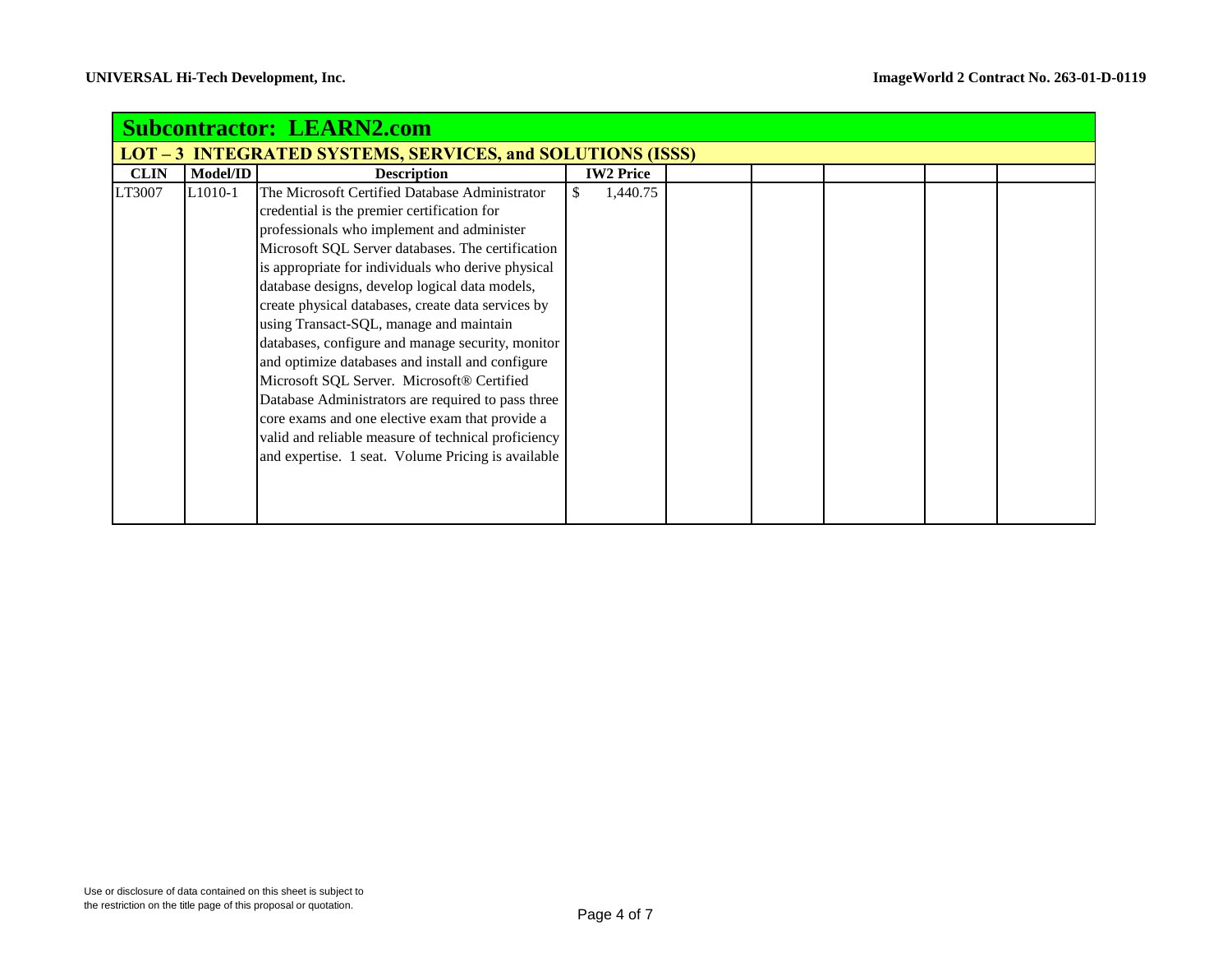| <b>Subcontractor: LEARN2.com</b> |                                                                   |                                                     |                  |  |  |  |  |  |  |  |
|----------------------------------|-------------------------------------------------------------------|-----------------------------------------------------|------------------|--|--|--|--|--|--|--|
|                                  | <b>LOT - 3 INTEGRATED SYSTEMS, SERVICES, and SOLUTIONS (ISSS)</b> |                                                     |                  |  |  |  |  |  |  |  |
| <b>CLIN</b>                      | Model/ID                                                          | <b>Description</b>                                  | <b>IW2 Price</b> |  |  |  |  |  |  |  |
| LT3008                           | L <sub>1</sub> 009-1                                              | Microsoft Certified Solution Developers are         | 1,695.75         |  |  |  |  |  |  |  |
|                                  |                                                                   | required to pass three core exams and one elective  |                  |  |  |  |  |  |  |  |
|                                  |                                                                   | exam. The core technology exams require             |                  |  |  |  |  |  |  |  |
|                                  |                                                                   | candidates to prove their competency with solution  |                  |  |  |  |  |  |  |  |
|                                  |                                                                   | architecture, desktop applications development,     |                  |  |  |  |  |  |  |  |
|                                  |                                                                   | and distributed applications development. The       |                  |  |  |  |  |  |  |  |
|                                  |                                                                   | elective exam requires proof of expertise with      |                  |  |  |  |  |  |  |  |
|                                  |                                                                   | Microsoft development tools. These exams are        |                  |  |  |  |  |  |  |  |
|                                  |                                                                   | developed with the input of professionals in the    |                  |  |  |  |  |  |  |  |
|                                  |                                                                   | industry and reflect how Microsoft products are     |                  |  |  |  |  |  |  |  |
|                                  |                                                                   | used in organizations throughout the world. The     |                  |  |  |  |  |  |  |  |
|                                  |                                                                   | exams are administered by Sylvan Prometric and      |                  |  |  |  |  |  |  |  |
|                                  |                                                                   | Virtual University Enterprises, independent testing |                  |  |  |  |  |  |  |  |
|                                  |                                                                   | organizations with locations worldwide. 1 seat.     |                  |  |  |  |  |  |  |  |
|                                  |                                                                   | Volume Pricing is available                         |                  |  |  |  |  |  |  |  |
|                                  |                                                                   |                                                     |                  |  |  |  |  |  |  |  |
|                                  |                                                                   |                                                     |                  |  |  |  |  |  |  |  |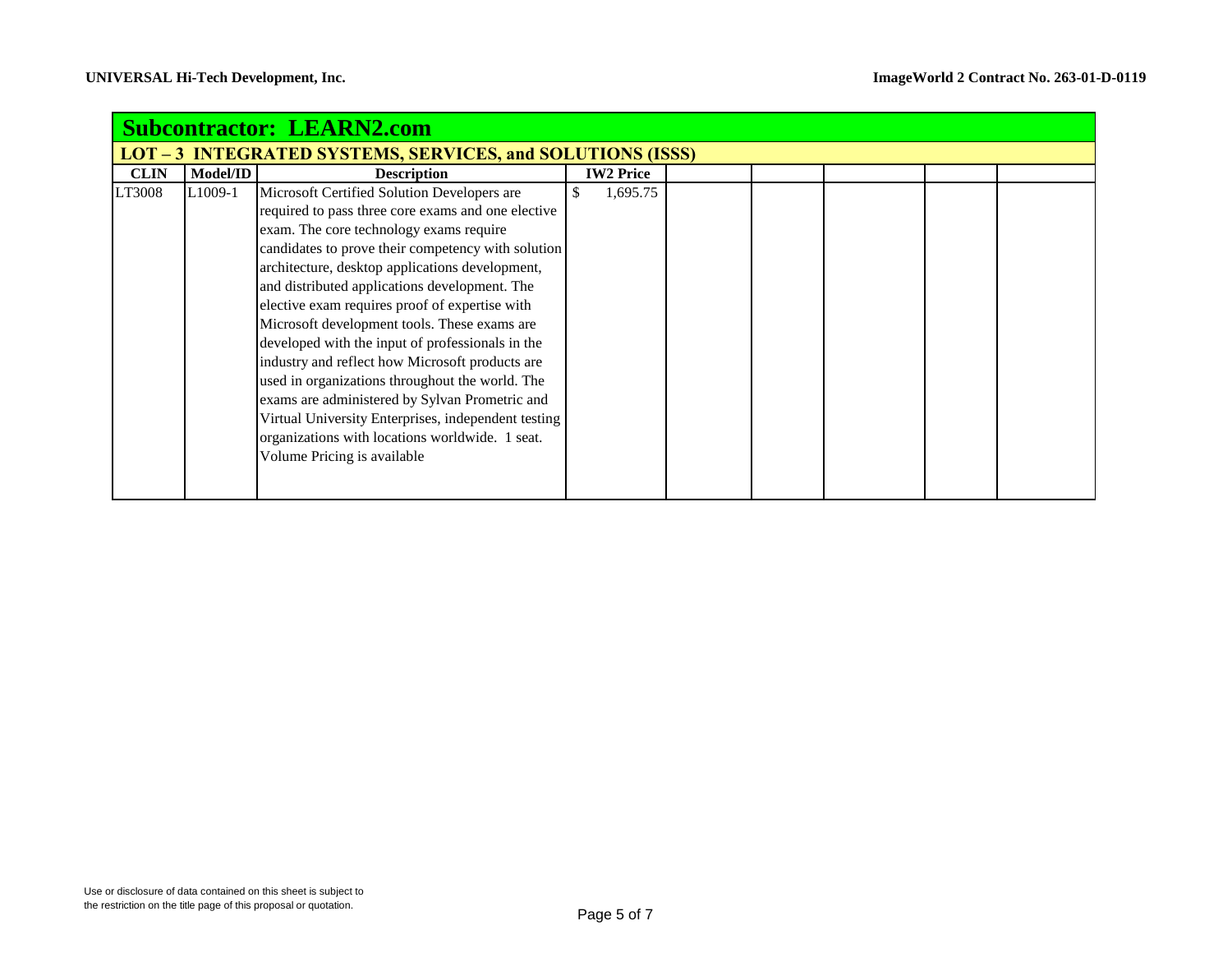| <b>Subcontractor: LEARN2.com</b> |                      |                                                                                                                                                                                                                                                                                                                                                                                                                                                                                                                                                                                                                                                                                                                                                                                                                                                                                                      |                         |  |  |  |  |  |  |
|----------------------------------|----------------------|------------------------------------------------------------------------------------------------------------------------------------------------------------------------------------------------------------------------------------------------------------------------------------------------------------------------------------------------------------------------------------------------------------------------------------------------------------------------------------------------------------------------------------------------------------------------------------------------------------------------------------------------------------------------------------------------------------------------------------------------------------------------------------------------------------------------------------------------------------------------------------------------------|-------------------------|--|--|--|--|--|--|
|                                  |                      | <b>LOT - 3 INTEGRATED SYSTEMS, SERVICES, and SOLUTIONS (ISSS)</b>                                                                                                                                                                                                                                                                                                                                                                                                                                                                                                                                                                                                                                                                                                                                                                                                                                    |                         |  |  |  |  |  |  |
| <b>CLIN</b>                      | Model/ID             | <b>Description</b>                                                                                                                                                                                                                                                                                                                                                                                                                                                                                                                                                                                                                                                                                                                                                                                                                                                                                   | <b>IW2 Price</b>        |  |  |  |  |  |  |
| LT3009                           | L <sub>1011</sub> -1 | Microsoft Certified Professionals with a specialty<br>in the Internet are required to pass three exams that<br>provide a valid and reliable measure of technical<br>proficiency and expertise. These exams are<br>developed with the input of professionals in the<br>industry and reflect how Microsoft products are<br>used in organizations throughout the world. The<br>exams are administered by Sylvan Prometric™ and<br>Virtual University Enterprises, independent testing<br>organizations, with locations worldwide. With this<br>credential, Microsoft Certified Professionals with a<br>specialty in the Internet will be qualified to plan<br>security, install and configure server products,<br>manage server resources, extend servers to run<br>CGI scripts or ISAPI scripts, monitor and analyze<br>performance, and troubleshoot problems. 1 seat.<br>Volume Pricing is available | <sup>\$</sup><br>551.65 |  |  |  |  |  |  |